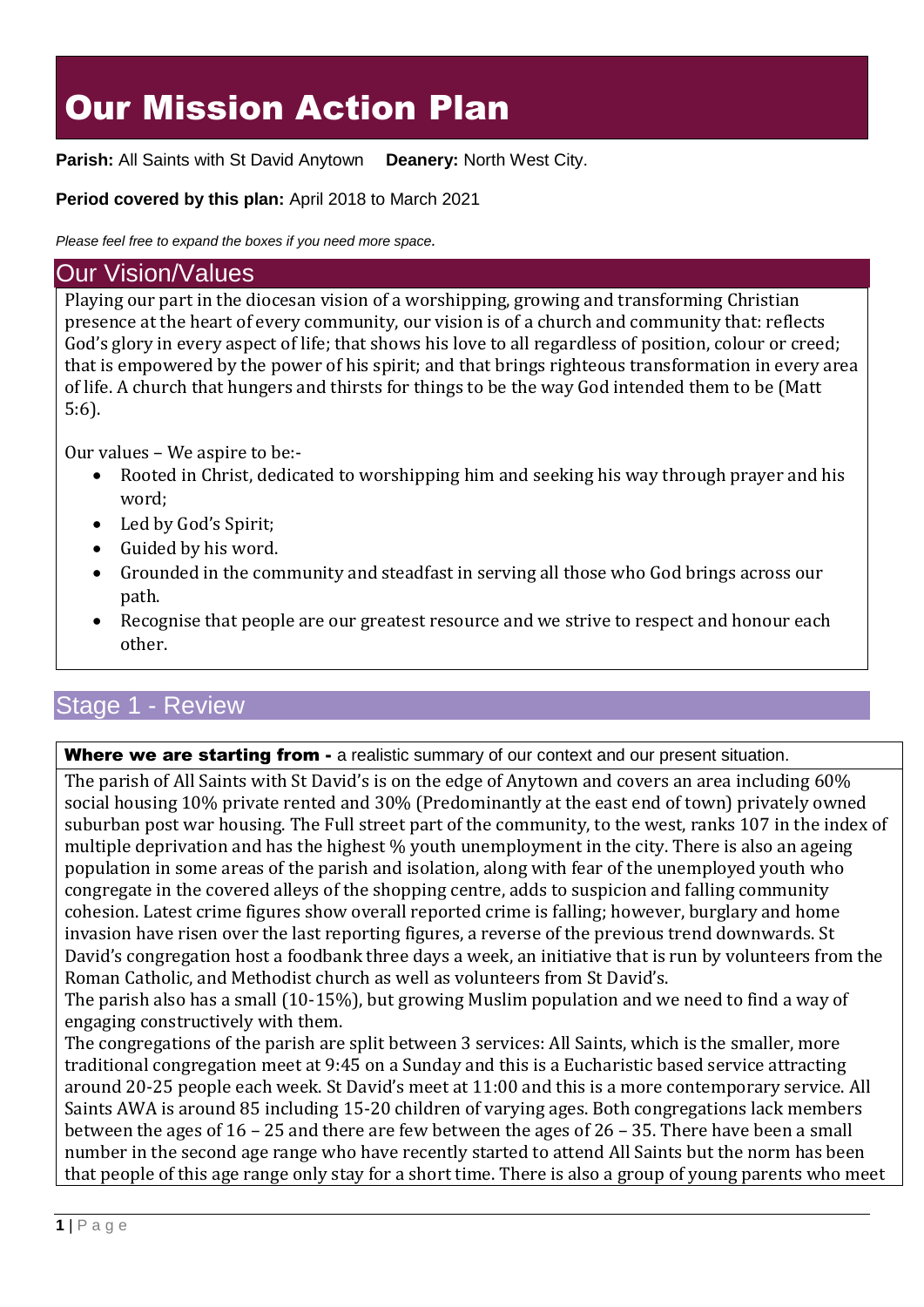monthly on a Wednesday, after school, in the St David's building and they take part in a simplified form of 'Messy Church'. They average about 25-30 including children.

Both buildings are in need of some repair work but All Saint is, by far, the better maintained building. However, the nature and activities of the congregation at All Saints means that the internal lay out (pews stone floors old large cast iron radiators) causes unacceptable restrictions on the congregation.

The parish has one stipendiary priest and two SSMs. We also have 2 ALMs and one ALM in training. As part of the Deanery Mission Action Plan, we are likely to have to think differently about how we staff some of our activities as our vicar is likely to have to take on some responsibilities outside of the parish as the deanery forecast is to reduce the number of ordained stipendiary posts.

Where we are going - a description of where we would like to be in five years' time.

By journeying towards our vision we will see the place of church in our community transformed as we have grown our involvement in the issues and challenges facing the people and place where we are called to be salt and light. As a result:

- Youth unemployment will be falling as young people engage with skills training and mentoring available at the community hub (The former St David's church building). (Priority 1);
- There is a thriving programme engaging elderly and isolated people including the community garden, Knit and Natter, armchair aerobics, and a photography club. The programme also engages elderly people in teaching younger people to cook nutritious meals on a low budget, and a 'grow your own' club. (Priority 1).
- There are now 6 discipleship 'life groups' across the community where church members are strengthened in their faith and intentional about sharing the love of Jesus, in word and deed, with the people living and working in their life group area. (Priority 2)
- We have a growing number of lay leaders and home grown ordained people, all of whom play an active role in leading in the parish and also support other churches across the deanery. (Priority 2)
- The two congregations of St David's and All Saints have integrated well; the community hub facility in the old St David's building is completed and many groups are now benefiting from this facility; The reordering of All Saints is under way. (Priority 3)
- Although we lost a number of people when the worship centre was moved to All Saints, the congregations are now growing steadily, as are both interest in vocations, and the financial health of the parish. (Priority 2 & 3).
- There are two schools in the parish and whilst we feel they are an important connection, we feel 3 priorities are what we can cope with at the moment and so will continue to foster relationships with schools and bring them forward as a priority once capacity allows. However, there are a small number of people in the congregation who are passionate about schools and so we will seek to enable and equip them in this work where it does not draw resource and capacity from our priorities.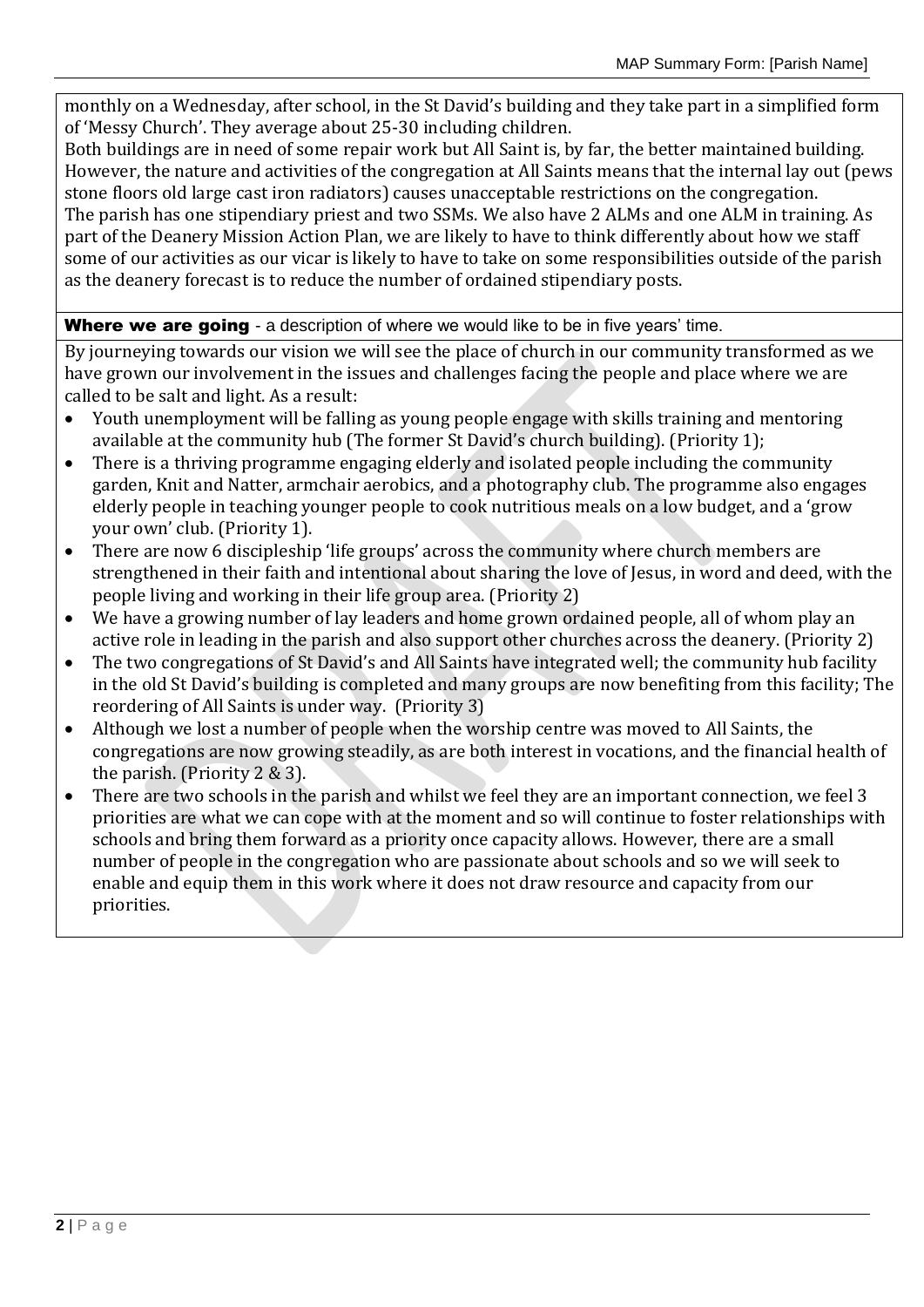## Stage 2 - Prioritise

How we will get there - **a** description of the priority actions if we are to 'get there'.

#### Priority 1

- Engaging with both the youth and the 'elderly isolated' in the community to combat loneliness and isolation and reduce the statistics around youth underachievement and unemployment.
	- o Researching the needs of both groups;
	- o Explore if a 'remodelled space' in either All Saints or St David's buildings would help to meet these needs and combat the issues;
	- $\circ$  Acting upon the findings possibly by combining our worship in one building and converting the other into a community space.
	- o Seeking to facilitate activities that will help to reduce isolation and loneliness in the more elderly part of the population and contribute to skills acquisition and employment opportunities for young people.

#### Priority 2

- Grow our congregations, both in depth and number, through nurturing whole life discipleship, raising up leaders, and intentionally showing and proclaiming Jesus to the community around us.
	- o Establish a number of discipleship 'life groups' in strategic homes around the community. These will focus on improving spiritual health within the congregation and intentionally engaging with the community around them.
	- o Investigate/run a Jesus Shaped People course in each congregation and use other helpful resources such as Alpha/Start, and Friendship First (Engaging with Muslims).
	- o Establish a system for prayer around and for the community and events such as Litter Free Lent, Picnic in the Park etc, to help community engagement.

#### Priority 3

- Take a frank and honest look at our buildings and our use of people and investigate merging worship into one site and remodelling the other for use as a community space and facility for our practical engagement with the community.
	- o Assess the suitability and repair of both buildings and then hold an informed consultation around the future – taking into account the needs assessment in priority 1 – in order to equip our buildings to serve our vision.
	- o Facilitate a discussion with both congregations about the way forward.
	- o The probable outcome would be one of the buildings being chosen as the worship centre for the parish and the other being used as a community facility – lacking since the community hall was sold 20 years ago.
	- o Design and use the new facilities as a tool to engage with our target audiences in priority 1.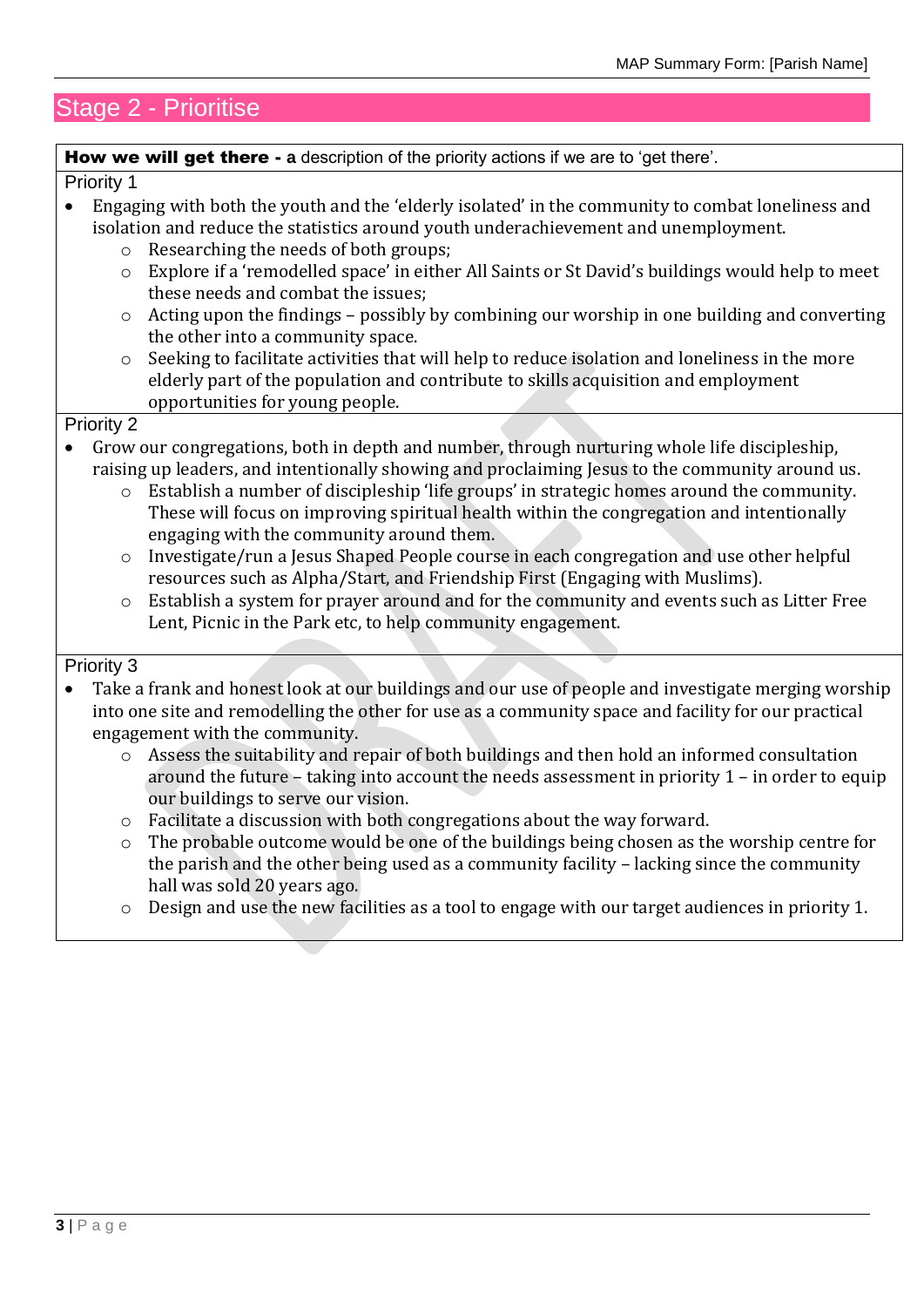# Stage 3 – Current activity plan.

What do we need to do and by when? Precise, time-based and measurable actions that help us achieve our priorities. It is assumed that this page will be updated regularly as the outworking of the plan develops and progresses.

| Task / objective                                  | Person Assigned                          |  | <b>Resources</b><br>available/required |  | <b>Budget</b><br>required | Timeline (expected start<br>and completion dates)   | Review method and<br>timing         |
|---------------------------------------------------|------------------------------------------|--|----------------------------------------|--|---------------------------|-----------------------------------------------------|-------------------------------------|
| 1. Form small group to<br>research needs of young | Tim Smith (Youth<br>volunteer) and Grace |  | People and time -<br>some input from   |  | None at<br>this stage.    | Group formed by end of<br>April 2018; Research      | Monthly update to PCC<br>secretary. |
| people in community.                              | Jones (Youth leader).                    |  | Vicar. Some review                     |  |                           | plan presented to PCC 1st                           |                                     |
|                                                   |                                          |  | time from PCC                          |  |                           | week in June. Research                              |                                     |
|                                                   |                                          |  | secretary                              |  |                           | completed by end of                                 |                                     |
|                                                   |                                          |  |                                        |  |                           | November 2018.                                      |                                     |
| 1. Form small group to<br>research needs of       | Anna Priest (SSM)<br>and David Phillips  |  | People and time -<br>some input from   |  | None at<br>this stage     | Group formed by end of<br>April 2018; Research plan | Monthly update to<br>PCC secretary. |
| isolated/lonely people in                         | (Retired volunteer).                     |  | Vicar. Some review                     |  |                           | presented to PCC 1st week                           |                                     |
| community.                                        |                                          |  | time from PCC                          |  |                           | in June. Research completed                         |                                     |
|                                                   |                                          |  | secretary                              |  |                           | by end of November 2018.                            |                                     |
| 1. Review findings of both                        | Small group                              |  | People and time -                      |  | None at                   | Priorities presented to                             | Monthly update to PCC.              |
| small groups and                                  | organizers.                              |  | anticipate some discussion             |  | this stage                | PCC at March 2019                                   |                                     |
| prioritize responses and                          |                                          |  | at PCC and some input                  |  |                           | meeting                                             |                                     |
| produce further work plan                         |                                          |  | from congregation (Post-it             |  |                           |                                                     |                                     |
|                                                   |                                          |  | notes and flip chart style)            |  |                           |                                                     |                                     |
|                                                   |                                          |  | after/during services.                 |  |                           |                                                     |                                     |
| 2. Teaching about mission                         | Vicar & Andrew                           |  | Program of                             |  | Possible small            | Teaching during May                                 |                                     |
| and the concept of whole                          | Davies (SSM)                             |  | teaching over                          |  | budget (£25) for          | 2018.                                               |                                     |
| life discipleship.                                |                                          |  | 2/3 weeks<br>support materials         |  |                           |                                                     |                                     |
| 2. Recruit small group                            | Vicar, SSMs and                          |  | An outline brief for                   |  | None at                   | Recruitment of leaders to                           | Vicar, SSMs and David               |
| leaders in four areas of                          | David Phillips                           |  | prospective leaders                    |  | present                   | be in place by teaching                             | Phillips to regularly               |
| parish and two for groups                         | (Retired volunteer).                     |  |                                        |  |                           | time in May                                         | update each other.                  |
| based in our buildings                            |                                          |  |                                        |  |                           |                                                     |                                     |
| 2. Look at discipleship                           | Vicar and Andrew                         |  | Time for small group                   |  | £75 for                   | Course ready to run from                            | Vicar and Andrew to                 |
| courses for use at small                          | Davies (SSM)                             |  | leader training by                     |  | course                    | early/mid-September.                                | keep leaders and PCC                |
| groups and select a                               |                                          |  | vicar/Andrew                           |  | materials                 |                                                     | up to date on progress.             |
| preferred option.                                 |                                          |  | Davies.                                |  |                           |                                                     |                                     |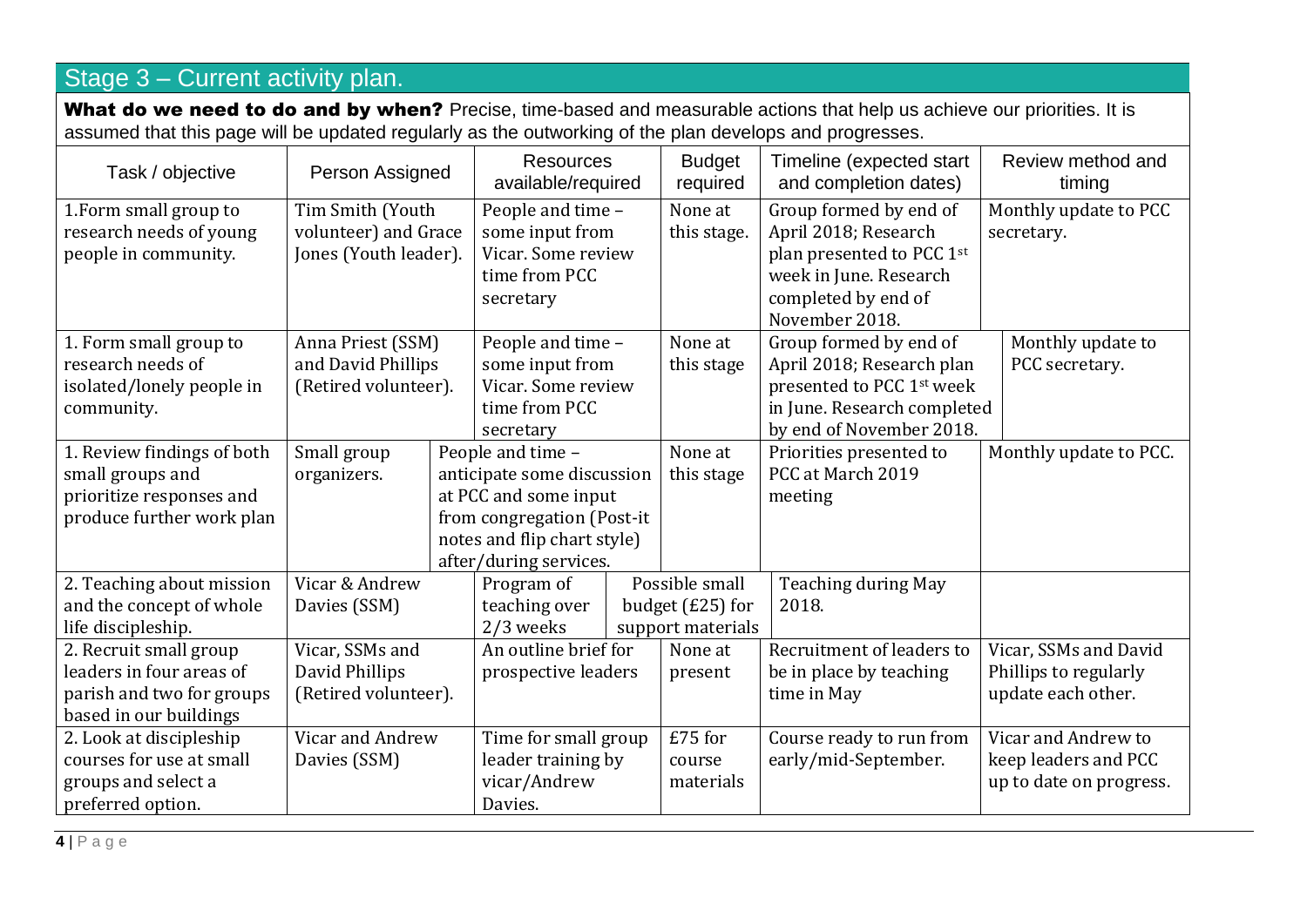| 2. Compile a list of streets<br>and divide into 12 areas.<br>Publish as part of a cycle<br>of prayer.                                                   | Andrea McMillan<br>(Community<br>Volunteer).                                           | Detailed street map -<br>Andrea's Time. Input<br>from people with<br>local geographical<br>knowledge                                                                                                                                       | £10 for<br>map                                                                                                            | Cycle ready for sign off<br>by PCC at May meeting                                                                                                                                      | Anna Priest (SSM) to<br>support group and<br>review progress                                                                             |
|---------------------------------------------------------------------------------------------------------------------------------------------------------|----------------------------------------------------------------------------------------|--------------------------------------------------------------------------------------------------------------------------------------------------------------------------------------------------------------------------------------------|---------------------------------------------------------------------------------------------------------------------------|----------------------------------------------------------------------------------------------------------------------------------------------------------------------------------------|------------------------------------------------------------------------------------------------------------------------------------------|
| 3. Contact diocesan officer<br>for buildings and seek<br>their advice as to how to<br>proceed with building<br>assessment and future<br>plans           | David Jones (Church<br>warden) Marie<br>Walsh (PCC Sec)                                | David, Marie, and<br>Diocesan officer's<br>time                                                                                                                                                                                            | <b>Budget</b><br>will<br>probably<br>be<br>required<br>at a later<br>date.                                                | Initial meeting with<br>diocesan officer in<br>April/May. Report on<br>advice and proposal for<br>the next stage prepared<br>May/June to be brought<br>to the July 4th PCC<br>meeting. | Leadership team will<br>receive regular updates<br>as appropriate. Vicar is<br>responsible for<br>ensuring progress as<br>per time line. |
| 3. Depending on advice<br>from diocesan officer,<br>obtain costs estimate for<br>initial planning/drawing<br>up proposals                               | David Jones (Church<br>Warden) Marie<br>Walsh (PCC Sec).                               | David, Marie, and<br>Diocesan officer's<br>time                                                                                                                                                                                            | <b>Budget</b><br>will<br>probably<br>be<br>required<br>at a later<br>date.                                                | Cost and proposal for<br>next steps to be brought<br>to October or November<br>PCC                                                                                                     | Leadership team will<br>receive regular updates<br>as appropriate. Vicar is<br>responsible for<br>ensuring progress as<br>per time line. |
| 3. Arrange and promote a<br>parish away morning to<br>consider the evidence<br>from the initial report and<br>canvas people's thoughts<br>and opinions. | Small group<br>convened by David<br>Jones (Church<br>Warden) Marie<br>Walsh (PCC Sec). | Time of small group.<br>There is a strong<br>case for this to be<br>facilitated by<br>someone from<br>outside the parish as<br>there will need to be<br>some frank<br>discussion lead by an<br>unbiased and<br>experienced<br>facilitator. | There will<br>be cost of<br>venue and<br>facilitator<br>- this will<br>be costed<br>as part of<br>this<br>action<br>point | Details to PCC for<br>approval as part of<br>report to Oct/Nov PCC<br>(above). Probably an<br>away day early in 2019.                                                                  | David and Marie to<br>keep leadership team<br>appraised                                                                                  |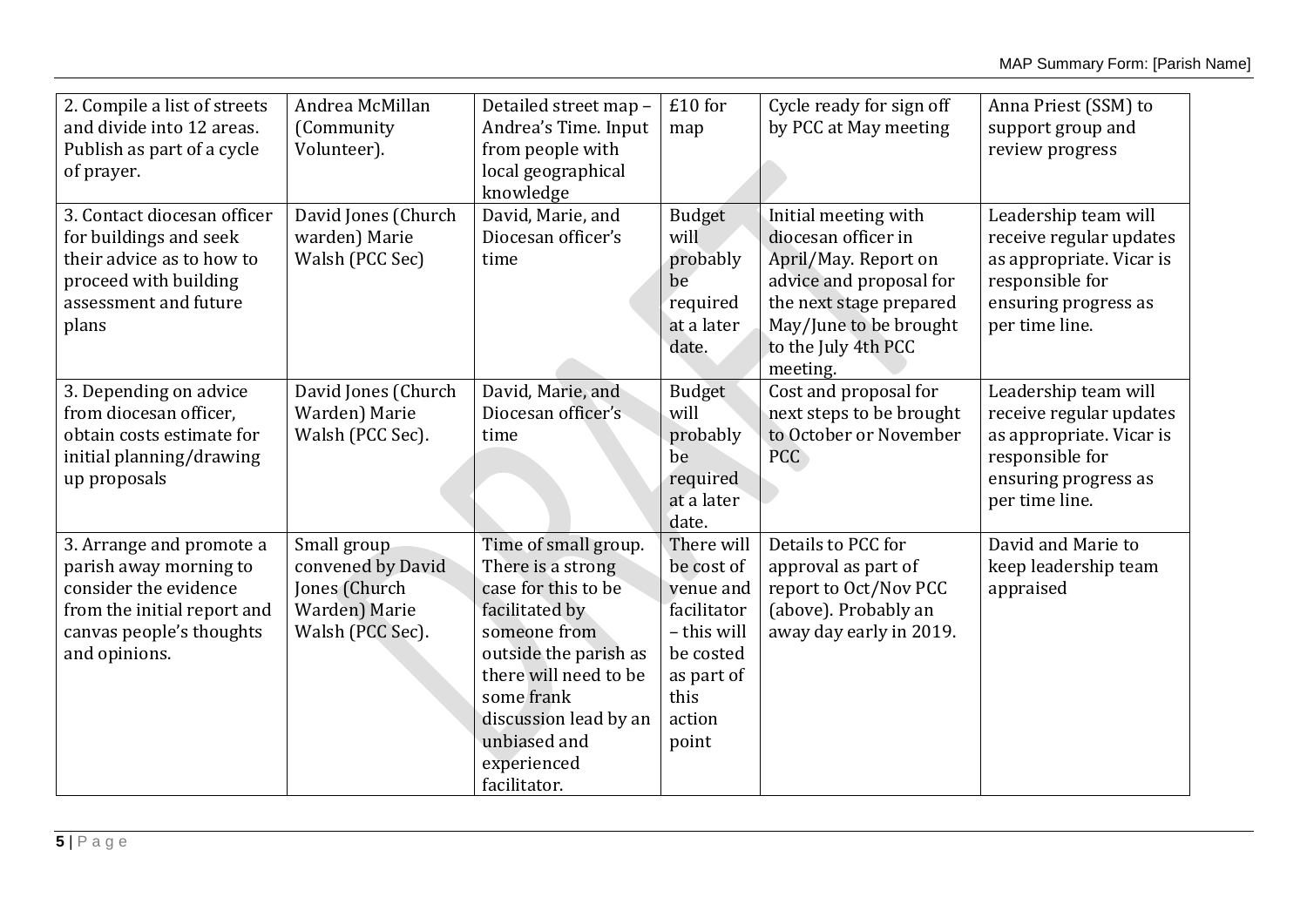#### Our partners – **what other people do we need to involve/consult – e.g. Mission unit/deanery; local authority; other churches; other organisations?**

- Deanery and Diocesan DMPC We will need to work closely with both to explore our use of buildings and to ensure our plans support and contribute to the wider vision of both deanery and diocese.
- Local Authority and external agencies involved in the community When looking at our community and its needs we should look to local government for statistical information and also canvas their opinion. We must also ensure we are aware of what is already happening and how we can complement rather than compete.
- Other churches Sharing experience, thinking and looking together at a vision for our community, and ensuring we don't 'reinvent the wheel' but work to complement and partner with each other. Also, drawing on experience of churches in the city that are addressing similar issues and needs.
- Schools Whilst this is not one of our existing priorities, we will seek to enable people for whom schools are a passion, to be effective in building and delivering a good and productive partnership that benefits both school and church.
- External Christian agencies that can help e.g Christians Against Poverty, Trussell Trust, Youth for Christ, Church Army, and many more.

#### Parish and Deanery **- How our plan connects with and enhances the mission of the deanery as expressed in the current Deanery Plan?**

The deanery plan is still being finalised but it is likely to feature the following areas where we feel our plan will connect with and enhance the mission of the deanery:

- Running courses There is a recognition that in many parts of the deanery we need to engage with people of other faith and those who have no particular affiliation. We will invite the rest of the deanery to co-deliver (or simply make available to their congregations) training such as Jesus Shaped People and Friendship First, pooling resources and encourage working together.
- New Housing Areas There is also an awareness that many parishes are likely to be the recipients of significant new housing developments in line with the Spatial Plan for this part of the city. We will work with the deanery on initiatives to engage with residents as they move in to these new homes.
- Schools work Whilst schools are not one of our current priorities (see above) we are already helping (and will continue to help) with schools work at St Philips C of E school in the neighbouring St Philips parish.
- Deanery office The longer term plan of the deanery is likely to include centralising some of the common administration functions of the parishes. We would engage with, and access the services offered by this and also be willing to explore hosting the office if our 'Hub' idea is taken forward.
- Vocations and deployment Our plan highlights vocations as part of priority 2 and we will seek to enable leaders who are raised up through this priority, to be a resource not just to our parish but in the wider deanery. This initiative will also enable us to consider some of our stipendiary time being shared with other parishes.
- Buildings Priority 3 recognises the excess building capacity in the deanery and should the plans go ahead, would contribute to using these buildings in a more sustainable way as tools for our mission.

Our mission action plan shows how we will play our part as a local church in the Diocesan vision of:

# **A worshipping, growing, and transforming Christian presence**

## **at the heart of every community.**

**This mission action plan was approved by the PCC on (Date) ……………………..**